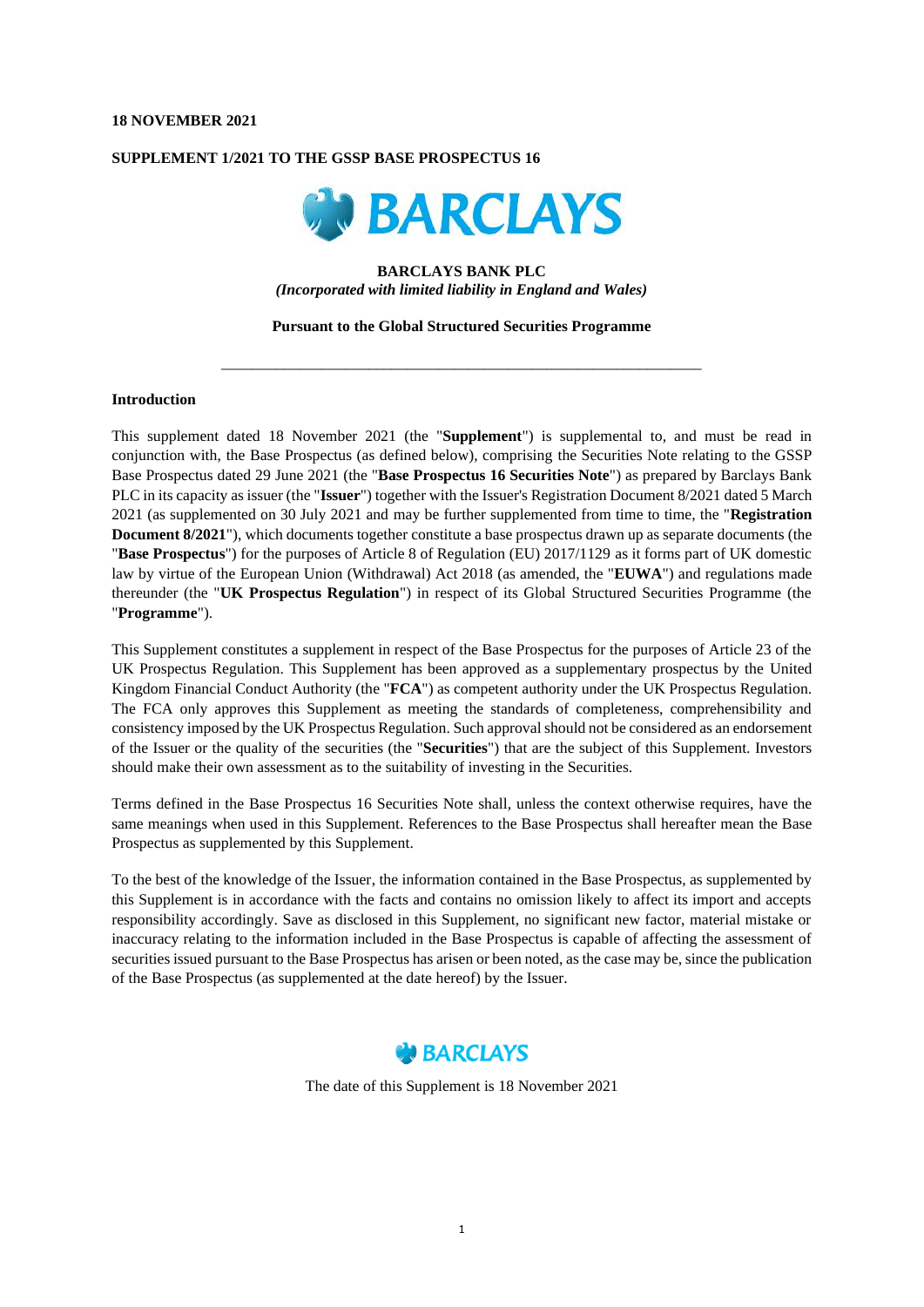### **Purpose**

The purpose of this Supplement is to incorporate certain information relating to Barclays Green Issuance (as defined below) into the Base Prospectus and, in particular, into each of "*Risk Factors*", "*Form of Final Terms*" and "*General Information*" in the Base Prospectus 16 Securities Note.

#### **Amendments and supplements**

## **A) "***Risk Factors***"**

The section entitled "*Risk Factors*" on (i) pages 11 to 39 of the Base Prospectus 16 Securities Note is supplemented by:

(i) including two new risk factors immediately after the existing risk factor 1.6 (*The Issuer may withdraw the public offer at any time*) on page 16 as follows

## "**1.7 There are risks associated with Green Structured Securities**

The Final Terms relating to any Securities may provide that the Issuer may use an amount equal to the net proceeds of the issue (as at the date of issuance of such Securities) to allocate an equivalent amount of funding to finance and/or refinance Eligible Assets. Such Securities are referred to in this Base Prospectus as "**Green Structured Securities**". See *"General Information – Barclays Green Issuance – Green Structured Securities"* below.

Unless the Final Terms specifically provides that the Green Structured Securities are subject to certification by Climate Bonds Initiative (an international, investor-focused not-for-profit organisation) and/or qualify for the EU Green Bond label (when available) or any other applicable certification or label, then investors should assume that such Securities are not subject to any such certification and do not qualify for any such label. No assurance is given by the Issuer or the Manager(s) that (in the case of Green Structured Securities) the allocation of such amounts for any Eligible Asset(s) will satisfy, whether in whole or in part, any present or future investor expectations or requirements as regards any investment criteria or guidelines with which an investor or its investments are required to comply, whether by any present or future applicable law or regulations or by its own articles of association or other governing rules or investment portfolio mandates, in particular with regard to any direct or indirect environmental, sustainability or social impact related to the relevant Eligible Asset(s).

Whilst it is the intention of the Issuer to allocate an amount equal to the net proceeds of any issue of Green Structured Securities in, or substantially in, the manner described in the Final Terms, there is no contractual obligation to do so. Any failure to apply an amount equal to the net proceeds of the issue (as at the date of issuance of any Green Structured Securities) to the allocation of an equivalent amount of funding to an Eligible Asset and/or failure by the Issuer to report on any use of proceeds or Eligible Assets, as anticipated in the Final Terms and/or withdrawal or amendment of any external party opinion or certification (whether or not solicited by the Issuer or Manager(s)) and/or the amendment of any criteria on which such opinion or certification was given, or any such external party opinion or certification stating that the Issuer is not complying or fulfilling relevant criteria, in whole or in part, with respect to any matters for which such opinion or certification is opining or certifying and/or the Green Structured Securities no longer being listed or admitted to trading on any stock exchange or securities market as aforesaid, may have a material adverse effect on the value of such Green Structured Securities and/or result in adverse consequences for certain investors with portfolio mandates to invest in securities to be used for a particular purpose. Further, any such failure or other above-described action by the Issuer will not: (i) give rise to any claim by a holder of Green Structured Securities against the Issuer or Manager(s), (ii)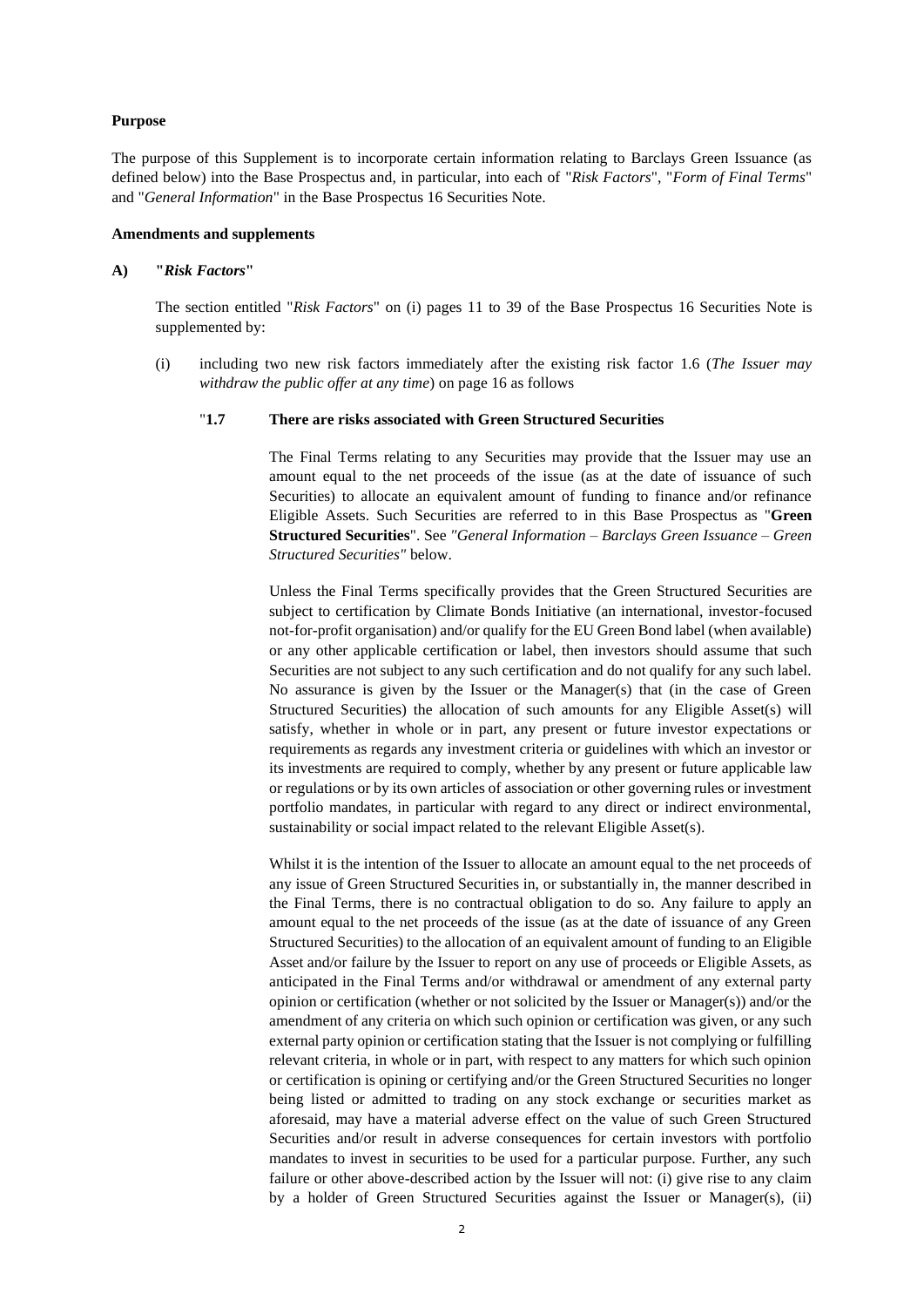constitute a breach under the terms of the relevant Green Structured Securities or breach of contract with respect to any Green Structured Securities or (iii) lead to an obligation of the Issuer to redeem such Green Structured Securities or be a relevant factor for the Issuer in determining whether or not to exercise any optional redemption rights in respect of any Green Structured Securities.

## **1.8 There are risks associated with Green Index Linked Securities**

The Final Terms relating to any Securities may provide that the return on such Securities is calculated by reference to an Underlying Preference Share(s) in respect of which the Underlying Preference Share Reference Asset(s) is a Qualifying Green Equity Index. Such Securities are referred to in this Base Prospectus as "**Green Index Linked Securities**". See *"General Information – Barclays Green Issuance – Green Index Linked Securities"* below.

The criteria by which an index is deemed to be a Qualifying Green Equity Index may not meet investor objectives, expectations or requirements as regarding investments which are "green" or "sustainable" or have another similar label (including any under Regulation (EU) 2020/852 on the establishment of a framework to facilitate sustainable investment (the so called "**EU Taxonomy**") or any equivalent UK legislation), and therefore there is a risk that an investment in Green Index Linked Securities may not achieve an investor's "green" or "sustainability" objectives, expectations or requirements.

Any withdrawal or amendment of any external party opinion or certification (whether or not solicited by the Issuer or Manager(s)) and/or the amendment of any criteria on which such opinion or certification was given, or any such external party opinion or certification stating that the Issuer is not complying or fulfilling relevant criteria, in whole or in part, with respect to any matters for which such opinion or certification is opining or certifying and/or the Green Index Linked Securities no longer being listed or admitted to trading on any stock exchange or securities market as aforesaid, may have a material adverse effect on the value of such Green Index Linked Securities and/or result in adverse consequences for certain investors with portfolio mandates to invest in securities to be used for a particular purpose. Further, any such failure or other abovedescribed action by the Issuer will not: (i) give rise to any claim by a holder of Green Index Linked Securities against the Issuer or Manager(s), (ii) constitute a breach under the terms of the relevant Green Index Linked Securities or breach of contract with respect to any Green Index Linked Securities or (iii) lead to an obligation of the Issuer to redeem such Green Index Linked Securities or be a relevant factor for the Issuer in determining whether or not to exercise any optional redemption rights in respect of any Green Index Linked Securities.";

(ii) supplementing and replacing sub-section D *("Green" or "ESG" indices*) under Risk Factors 4 (*Risks Associated with Securities Linked to an Underlying Preference Share(s)*) on page 34 with the following:

## "**D** *"Green" or "ESG" indices*

## *There are specific risks with Preference Shares linked to an index that is marketed as having "green", "sustainable", "social", "ESG" or similar objectives*

The name of an index which is an Underlying Preference Share Reference Asset in respect of any Securities and/or the marketing of Securities linked to an Underlying Preference Share Reference Asset which is an index may describe the index as having "green", "sustainable", "social", "ESG" or similar objectives, including a Qualifying Green Equity Index in respect of Green Index Linked Securities. There are a variety of approaches taken by market participants on climate sensitive index construction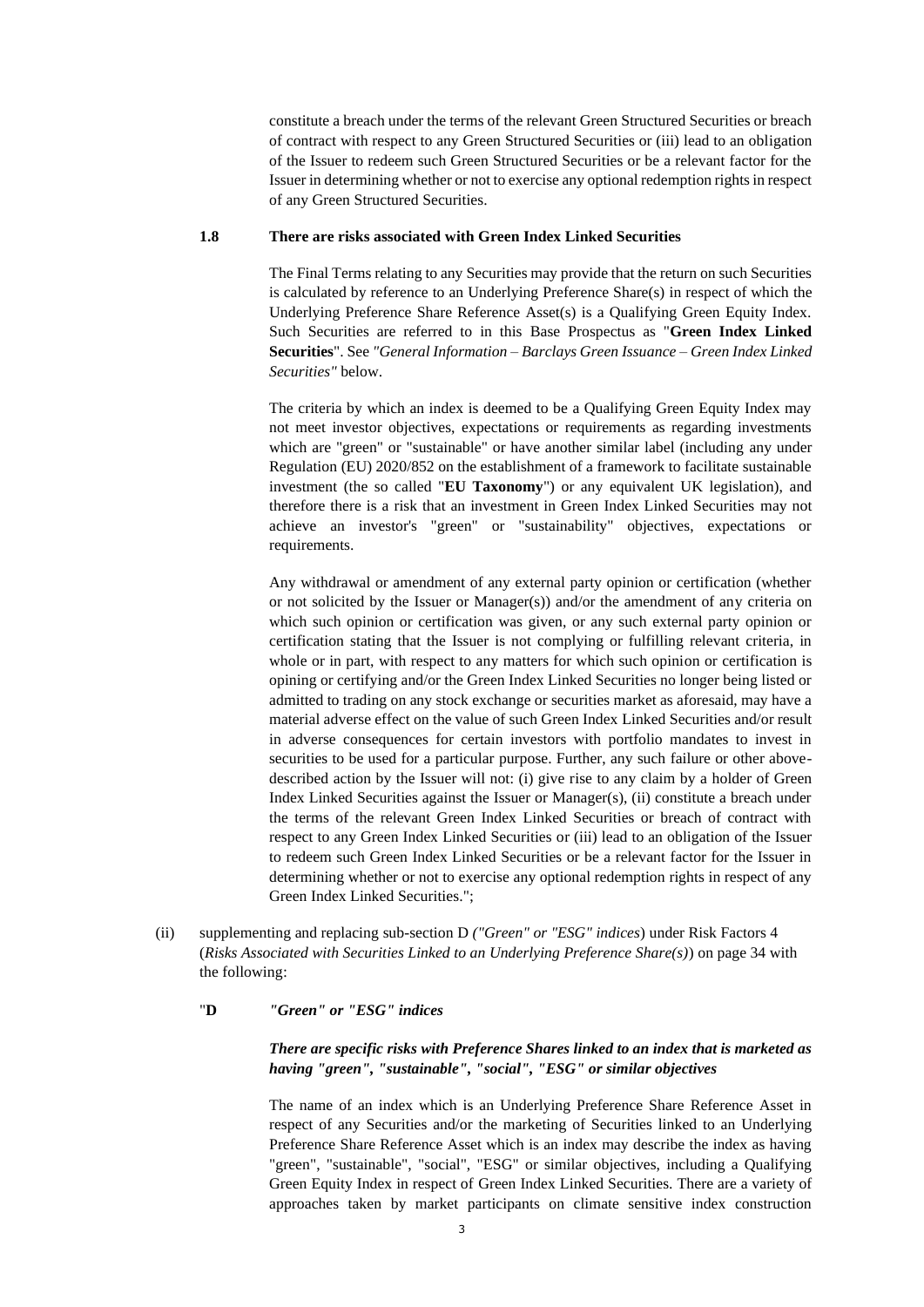methodology which reflects differing opinions and perspectives on the best approach to investing in green products and to respond to demand from investors with different objectives and mandates. For example, popular methodologies include exclusionary screening, best-in-class selection and thematic construction. Each of these approaches have their own respective merits, for example a thematic index centred on clean energy companies might give direct exposure to an investor to an asset class which is key to achieving climate change mitigation, however may lack the breadth and diversity of impact which other investors might desire. The methodology (and/or its other features) of an index described as having "green", "sustainable", "social", "ESG" or similar objectives (including a Qualifying Green Equity Index in respect of Green Index Linked Securities) may not meet investor objectives, expectations or requirements as regarding investments which are "green" "sustainable", "social", "ESG" or other similar label (including any such label under any of Regulation (EU) 2016/1011 on indices used as benchmarks in financial instruments and financial contracts or to measure the performance of investment funds (the "**EU Benchmarks Regulation**"), the EU Taxonomy or any equivalent UK legislation). Moreover, unless specifically specified as such, an index which is a Underlying Preference Share Reference Asset in respect of any Securities will not qualify as an 'EU Climate Transition Benchmark' or an 'EU Paris-Aligned Benchmark' under Regulation (EU) 2019/2089 (the so-called 'EU Low Carbon Benchmarks Regulation'). Therefore, there is a risk that an investment in Securities linked to an Underlying Preference Share Reference Asset that is an index that is labelled and/or marketed as having "green", "sustainable", "social", "ESG" or similar objectives (including a Qualifying Green Equity Index) may not achieve an investor's objectives, expectations or requirements in this regard.".

## **B) "Form of Final Terms"**

The section entitled "*Form of Final Terms*" on pages 102 to 125 of the Base Prospectus 16 Securities Note is supplemented by:

(i) deleting item 4(a) (*Reasons for the offer*) of Part B (*Other Information*) on page 109 in its entirety and replacing it with the following:

"(a) Reasons for the offer:  $[\bullet]$  [Making profit and/or hedging purposes] [and] [Barclays Green Issuance – see (b) below] [Not Applicable]";

(ii) deleting item 4(b) (*Use of Proceeds*) of Part B (*Other Information*) on page 109 in its entirety and replacing it with the following:

"(b) Use of Proceeds: [⚫] [Not Applicable] (*If there is more than one principal intended use, the proceeds shall be broken down into each intended use and presented in order of priority of such use*)

> [[More particularly, an amount of funding [which represents the sterling equivalent of][equal to] the net proceeds of the issue of the Securities (as at the date of issuance) will be allocated as funding for the financing and/or re-financing of Eligible Assets.

> As provided in the Green Issuance Framework (as at the date of issuance), green projects to be utilized by Barclays Green Issuance ("**Eligible Assets**") are [assets which fall into the following eligible activities and which were originated or re-financed up to 36 months prior to the relevant Barclays Green Issuance, and are not otherwise excluded (as set out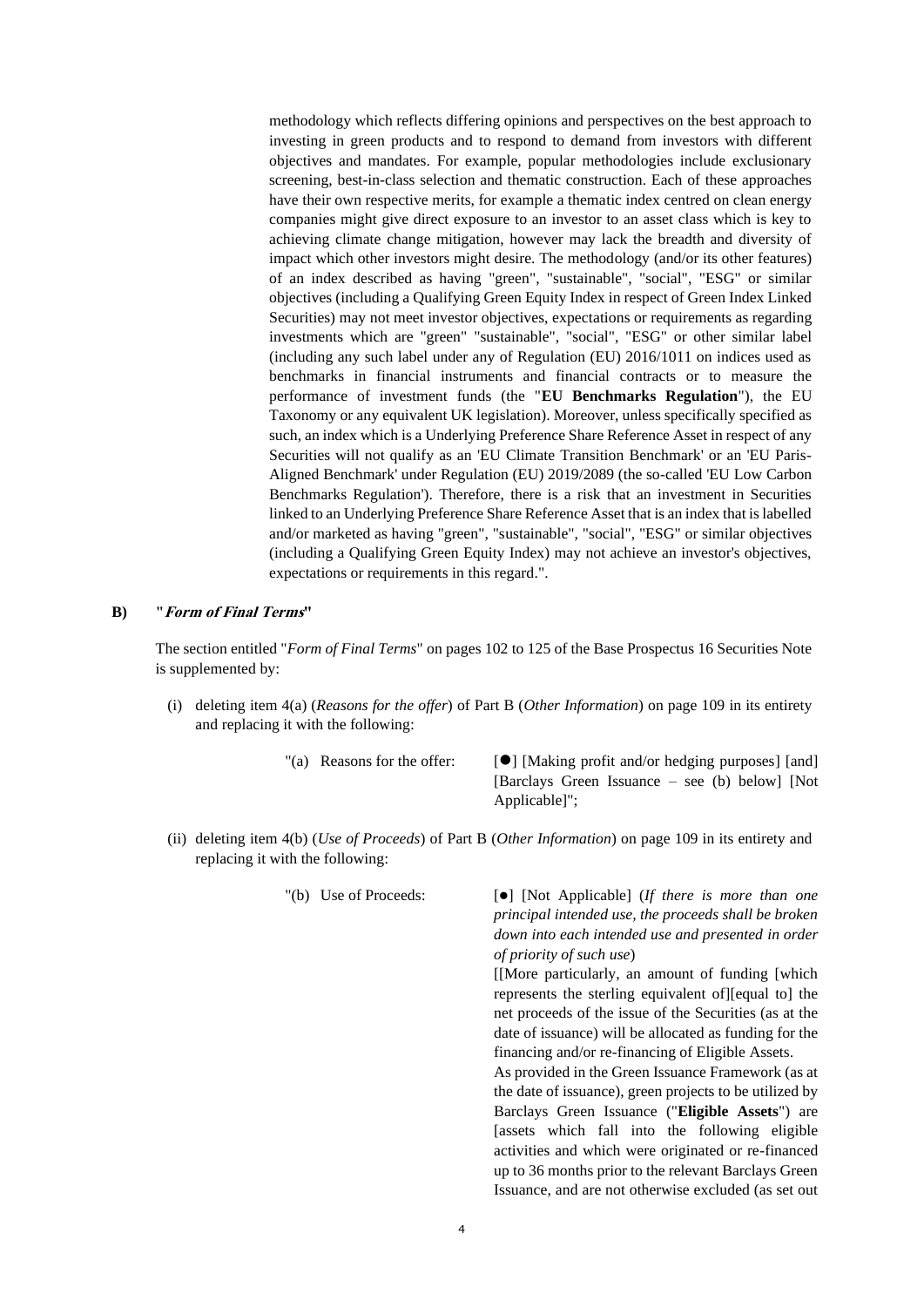in the Green Issuance Framework): (i) energy efficiency (including (a) commercial and residential buildings, (b) public services, (c) agricultural processes, (d) transmission and distribution systems, (e) industrial processes and supply chains, and (f) energy efficiency technologies), (ii) renewable energy (including (a) electricity generation, (b) transmission systems, (c) renewable energy technologies, and (d) heat production and thermal energy), (iii) sustainable transport (including (a) vehicle energy efficiency, (b) urban transportation systems and infrastructure, and (c) freight transport), (iv) sustainable food, agriculture, forestry, aquaculture and fisheries (including (a) sustainable forestry, (b) sustainable food and agriculture, (c) sustainable aquaculture and fisheries, and (d) sustainable land use and biodiversity conservation), and (v) resource efficiency and pollution control (including (a) recycling and reuse, (b) circular economy, and (c) greenhouse gas emission reduction). Eligible Assets must satisfy certain eligibility criteria and meet certain UN Sustainable Development Goals, depending on the relevant category] [*specify other eligibility criteria*].

[A sterling equivalent amount of any][The][An amount equal to any] net proceeds (as at the date of issuance) which, from time to time, are not allocated as funding for the purpose described above will be invested, at the Issuer's discretion, in cash and shortterm and liquid investments and in accordance with its liquidity policy pending allocation as funding towards the financing and/or re-financing of Eligible Assets, as described above. The Issuer does not undertake to ensure that there is at all times a sufficient aggregate amount of Eligible Assets to allow for allocation of funding representing the net proceeds of the issue of the Securities in full.

The criteria of Eligible Assets have been designed by the Issuer to meet the [2021/[⚫]] ICMA Green Bond Principles[, the United Nations Sustainable Development Goals] [and the Climate Bonds Initiative's Climate Bond Standards] [EU Green Bonds Standard] [*specify other applicable standard*] as at the date of issuance of the Securities.

[Carbon Trust Assurance Limited (who are a qualified and approved Climate Bonds Initiative verifier) has provided a second party opinion in which they have stated their belief that the Issuer's Green Bond Framework, which for the avoidance of doubt, does not include the Barclays Green Index Selection Principles (as defined in the Base Prospectus), complies with the core principles and key recommendations of the [2021/[⚫]] ICMA Green Bond Principles (applicable as at the date of issuance of the Securities).]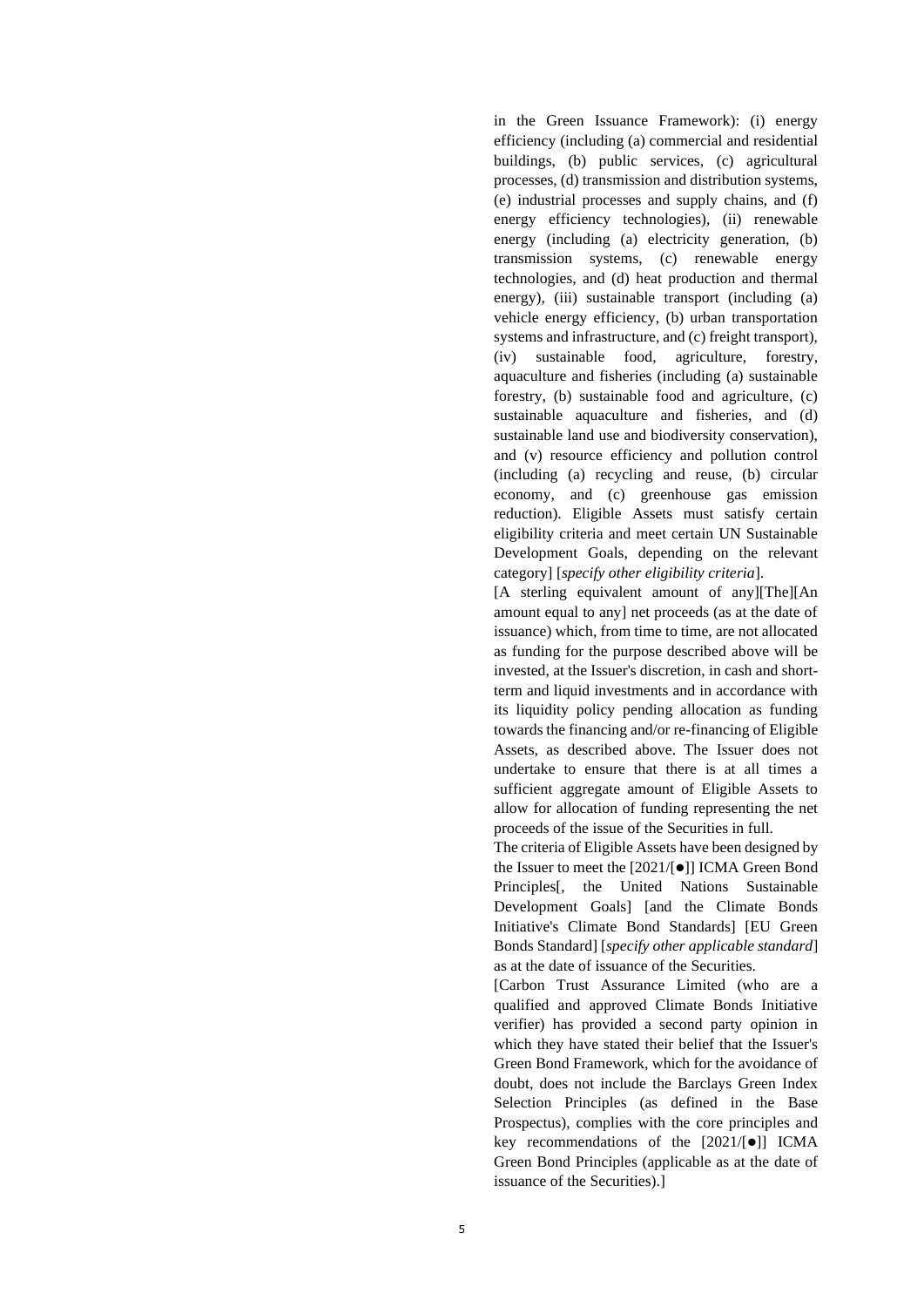[Carbon Trust Assurance Limited (who are a qualified and approved Climate Bonds Initiative verifier) has produced an independent limited assurance engagement verifier's report dated [⚫] in relation to conformance of [the proposed issuance of Securities [and]] [the Programme] [and]] the Issuer's Green Bond Framework with the pre-issuance requirements of the Climate Bonds Standard Version [3/[⚫]]. On the basis of this report, a [Pre-Issuance Certification] [*other certification*] has been obtained from the Climate Bonds Initiative. Such certification is solely in relation to the proposed use of proceeds and does not apply in respect of the payoff terms of the Securities.]

The Issuer will publish an investor report at least annually for each issuance of Securities in line with annual results. It is intended that each investor report will be accompanied by an independent assurance report.

All opinions and assurance reports will be made available on the Issuer's Investor Relations website at http://home.barclays/greenbonds (or its successor website).]";

(iii) inserting in item 7 (*Operational Information*) of Part B (*Other Information*) two new paragraphs immediately after paragraph (e) entitled "*Intended to be held in a manner which would allow Eurosystem eligibility*" on page 109 as follows:

| " $(f)$ | Green Structured   | $[Yes]$ $[No]$  |
|---------|--------------------|-----------------|
|         | Securities:        |                 |
| (g)     | Green Index        | $[Yes] [No]$ ". |
|         | Linked Securities: |                 |

# **C) "***General Information***"**

The section entitled "*General Information*" on pages 251 to 255 of the Base Prospectus 16 Securities Note is amended by:

(i) deleting sub-section entitled (*Use of proceeds*) on page 251 in its entirety and replacing it with the following:

> "The Issuer intends to apply the net proceeds from the sale of any Securities either for hedging purposes or for general corporate purposes unless otherwise specified in the Final Terms relating to a particular Security or Series. If, in respect of any particular issue of Securities, there is a particular identified use of proceeds, this will be specified in the Final Terms (for example, see "*Barclays Green Issuance – Green Structured Securities"* and *"Barclays Green Issuance – Green Index Linked Securities*" (as applicable) below).".

(ii) including four new sub-sections immediately after sub-section entitled (*Issue Price*) on page 252 as follows:

#### "**Barclays Green Issuance**

The Issuer may issue Securities which are 'Green Structured Securities' or Securities which are both 'Green Structured Securities' and 'Green Index Linked Securities'. 'Green Structured Securities' on their own and together with 'Green Index Linked Securities' are collectively defined in this Document as 'Barclays Green Issuance' ("**Barclays Green Issuance**").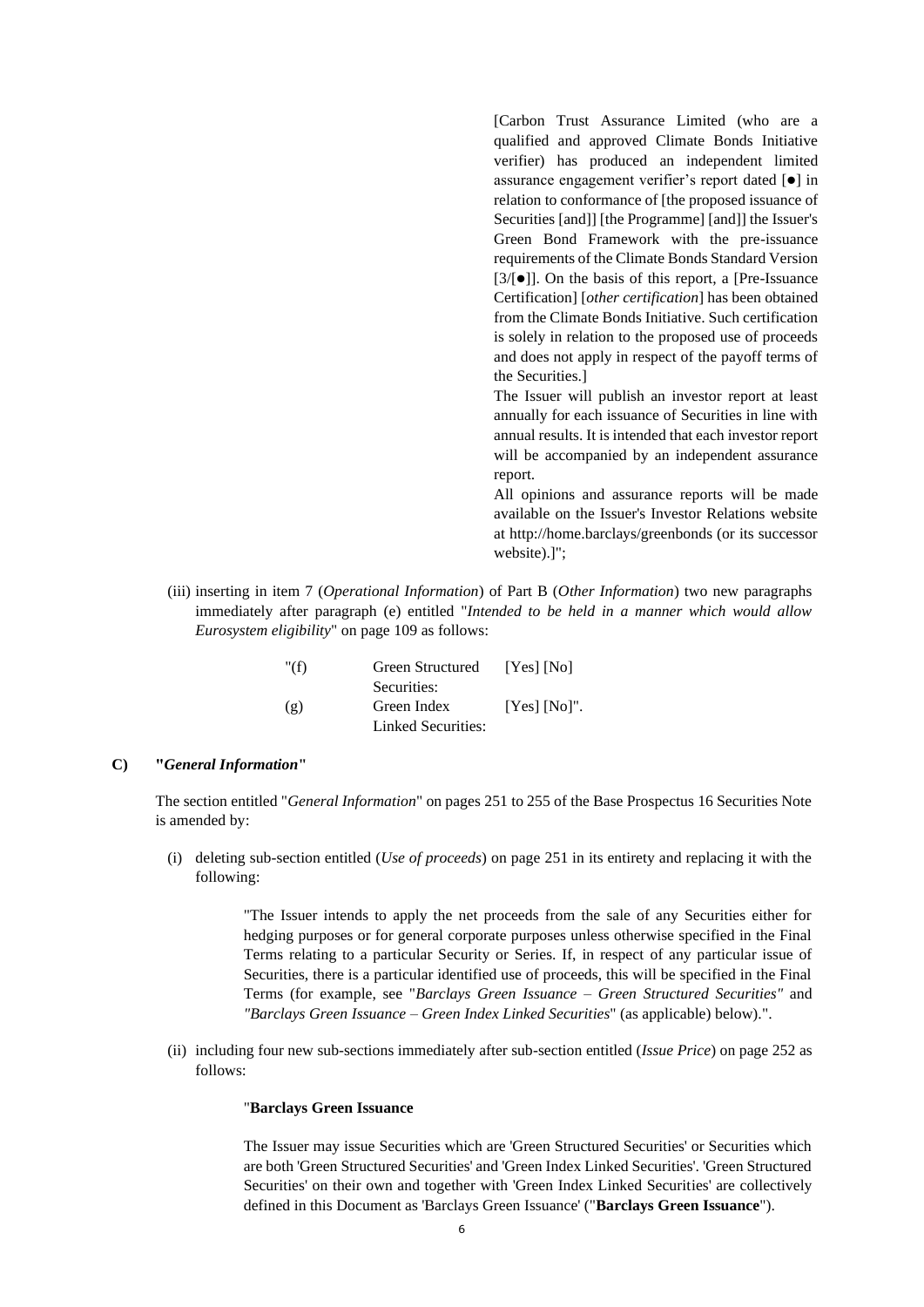The description of Barclays Green Issuance below is a summary of certain information provided in the Barclays Green Issuance Framework (the "**Green Issuance Framework**"). The Green Issuance Framework is a document which sets out the principles which the Issuer will follow when issuing Barclays Green Issuance. The principles will govern (amongst other things) how proceeds from Barclays Green Issuance will be used and how Eligible Assets (as defined below) will be selected. The Green Issuance Framework also describes the process for each of (i) project evaluation and selection, (ii) allocation and impact reporting and (ii) external review. The Green Issuance Framework further provides that both allocation and impact reporting will be subject to verification from a suitably qualified independent assurance provider.

The current Green Issuance Framework, which for the avoidance of doubt, does not include the Barclays Green Index Selection Principles (as defined below), has been designed to be consistent with the Green Bond Principles as set out by the International Capital Markets Association, and a second party opinion from a suitably qualified independent assurance provider has been published to confirm the alignment thereto as at the date of its publication. The Issuer will regularly review the Green Issuance Framework for alignment with market best practices and new regulatory developments, such as the (forthcoming) EU Green Bonds Standard (including the EU taxonomy for sustainable activities) and any UK green taxonomy. Accordingly, the Green Issuance Framework is subject to change and subsequent versions may differ from the description given in this document. Potential investors in Securities should access the latest versions of the Green Issuance Framework on the Issuer's Investor Relations website at<http://home.barclays/greenbonds> (or its successor website).

### **Green Structured Securities**

The Final Terms relating to any specific Tranche of Securities may provide that the Issuer may use an amount equal to the net proceeds of the issue (as at the date of issuance of such Securities) to allocate an equivalent amount of funding to finance and/or refinance Eligible Assets (as defined in the next paragraph). Such Securities are referred to in this Document as "**Green Structured Securities**".

As provided in the Green Issuance Framework (and subject to changes thereto from time to time), green projects to be utilized by Barclays Green Issuance ("**Eligible Assets**") are assets which fall into the following eligible activities and which were originated or re-financed up to 36 months prior to the relevant Barclays Green Issuance, and are not otherwise excluded (as set out in the Green Issuance Framework): (i) energy efficiency (including (a) commercial and residential buildings, (b) public services, (c) agricultural processes, (d) transmission and distribution systems, (e) industrial processes and supply chains, and (f) energy efficiency technologies), (ii) renewable energy (including (a) electricity generation, (b) transmission systems, (c) renewable energy technologies, and (d) heat production and thermal energy), (iii) sustainable transport (including (a) vehicle energy efficiency, (b) urban transportation systems and infrastructure, and (c) freight transport), (iv) sustainable food, agriculture, forestry, aquaculture and fisheries (including (a) sustainable forestry, (b) sustainable food and agriculture, (c) sustainable aquaculture and fisheries, and (d) sustainable land use and biodiversity conservation), and (v) resource efficiency and pollution control (including (a) recycling and reuse, (b) circular economy, and (c) greenhouse gas emission reduction). Eligible Assets must satisfy certain eligibility criteria and meet certain UN Sustainable Development Goals, depending on the relevant category.

Compliance with the management of Barclays Green Issuance proceeds described above will be verified by a suitably qualified independent assurance provider as part of the annual reporting associated with the corresponding Barclays Green Issuance.

#### **Green Index Linked Securities**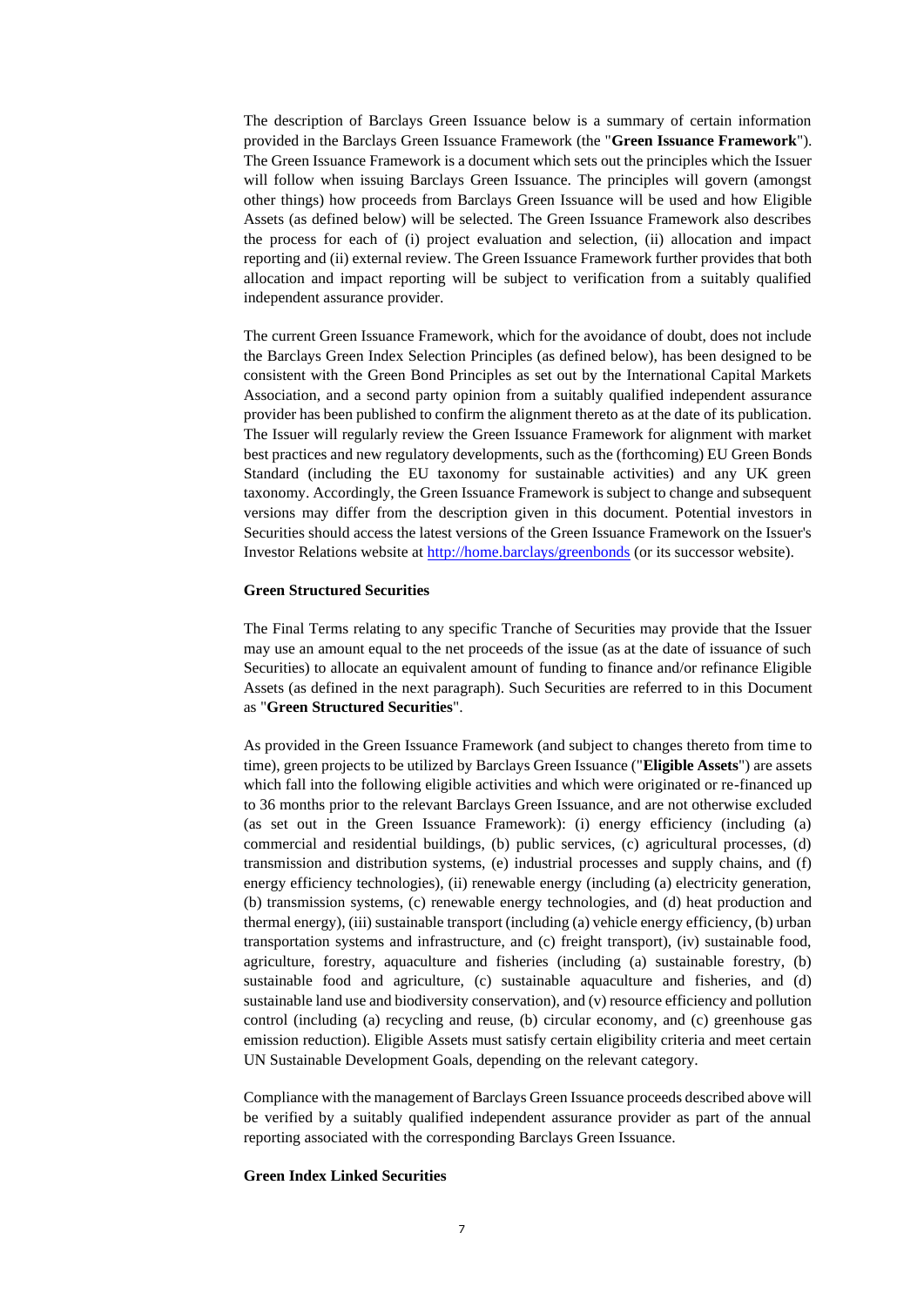The Final Terms relating to any specific Tranche of Green Structured Securities may also provide that the return on the Securities is calculated by reference to a Reference Asset which is a Qualifying Green Equity Index (as defined in the next paragraph). Such Securities are referred to in this Document as "**Green Index Linked Securities**".

As provided in the Barclays Green Index Selection Principles (the "**Barclays Green Index Selection Principles**") (and subject to changes thereto after the date of this Document), a "**Qualifying Green Equity Index**" is an equity index which (i) has index construction principles consistent with at least one of the UN Sustainable Development Goals and (ii) has one of the six environmental objectives in Regulation (EU) 2020/852 on the establishment of a framework to facilitate sustainable investment (the so called "**EU Taxonomy**") and/or potentially the UK equivalent when implemented. Each index will be categorised into one or more approaches to green index construction, such as for example exclusionary screening, best-in-class, thematic and temperature alignment indices. Each index will be long-only (it may not contain short positions) and generally provide for at least quarterly rebalancing and recalibration. A reputable independent sustainability assurance provider will be engaged to review the governance applied to a given index selection. The current Barclays Green Index Selection Principles are available on the Issuer's Investor Relations website at <http://home.barclays/greenbonds> (or its successor website).

#### **Important information in respect of Barclays Green Issuance**

You should review the information in the relevant Final Terms and this Document regarding (in the case of Green Structured Securities) the use of proceeds and (in the case of Green Index Linked Securities) the rules governing the Qualifying Green Equity Index, and in each case determine for yourself the relevance of such information for the purpose of any investment in Barclays Green Issuance together with any other investigation(s) you consider necessary.

Unless the Final Terms for the relevant Barclays Green Issuance specifically provides that such Securities are subject to certification by Climate Bonds Initiative (an international, investor-focused not-for-profit organisation) and/or qualify for the EU Green Bond label (when available) or any other applicable certification or label, then investors should assume that such Securities are not subject to any such certification and do not qualify for any such label. No assurance is given by the Issuer or the Manager(s) that (in the case of Green Structured Securities) the allocation of such amounts for any Eligible Asset(s) or (in the case of Green Index Linked Securities) the Qualifying Green Equity Index will satisfy, whether in whole or in part, any present or future investor expectations or requirements as regards any investment criteria or guidelines with which an investor or its investments are required to comply, whether by any present or future applicable law or regulations or by its own articles of association or other governing rules or investment portfolio mandates, in particular with regard to any direct or indirect environmental, sustainability or social impact related to the relevant Eligible Asset(s) or the Qualifying Green Equity Index (as applicable).

There are a variety of approaches taken by market participants on climate sensitive index construction methodology which reflects differing opinions and perspectives on the best approach to investing in green products and to respond to demand from investors with different objectives and mandates. For example, popular methodologies include exclusionary screening, best-in-class selection and thematic construction. Each of these approaches have their own respective merits, for example a thematic index centred on clean energy companies might give direct exposure to an investor to an asset class which is key to achieving climate change mitigation, however may lack the breadth and diversity of impact which other investors might desire. The methodology applied in respect of a Qualifying Green Equity Index may not meet investor objectives, expectations or requirements as regarding investments which are "green", "sustainable", "social", "ESG" or other similar label, including any such label under the EU Benchmarks Regulation, Regulation (EU)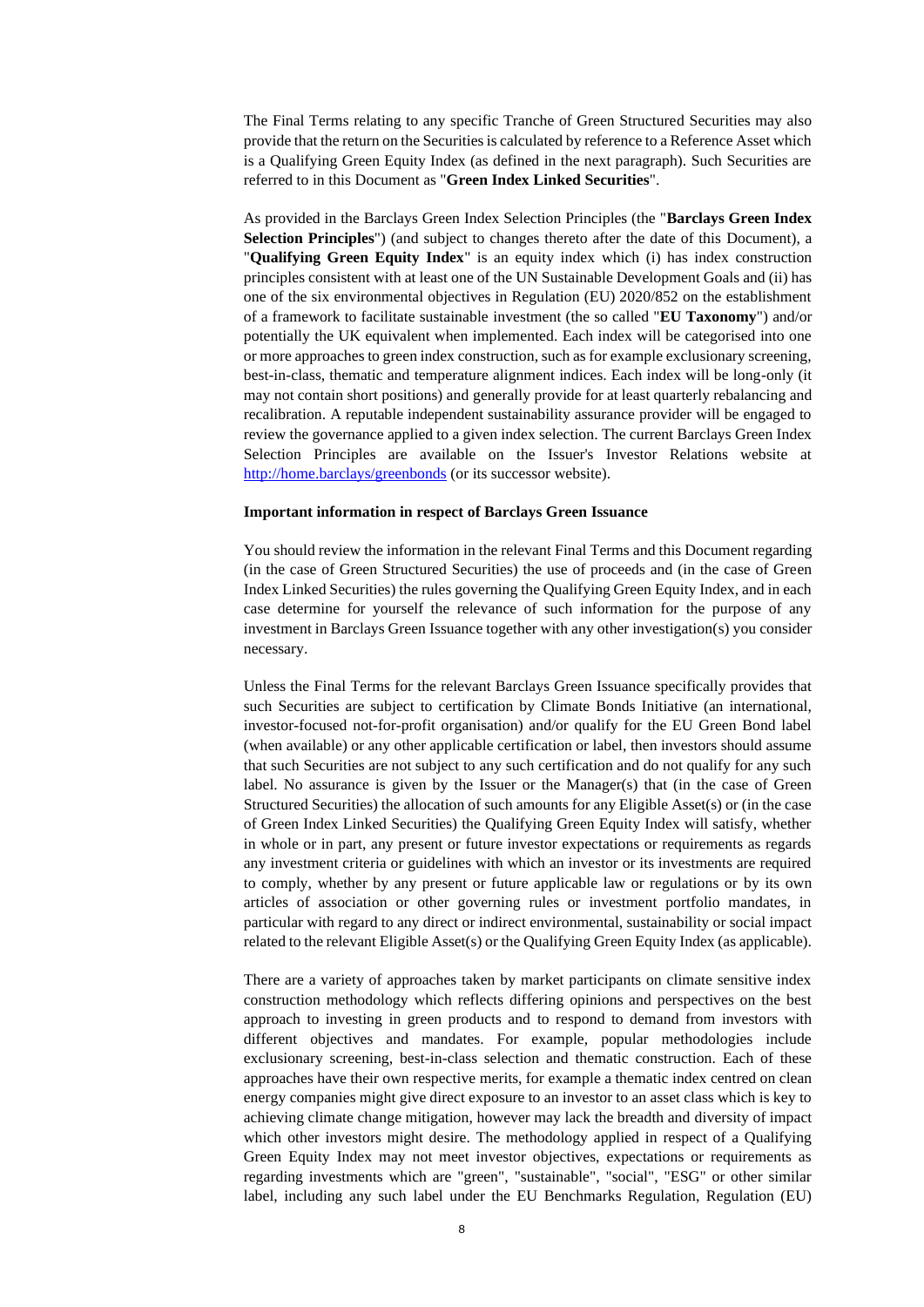2020/852 on the establishment of a framework to facilitate sustainable investment (the so called "**EU Taxonomy**") or any equivalent UK legislation. Moreover, it is not anticipated that a Qualifying Green Equity Index will qualify as an 'EU Climate Transition Benchmark' or an 'EU Paris-Aligned Benchmark' under Regulation (EU) 2019/2089 (the so-called 'EU Low Carbon Benchmarks Regulation').

If any opinion or certification of any external party (whether or not solicited by the Issuer) is made in connection with any Barclays Green Issuance and in particular whether any Eligible Asset or Qualifying Green Equity Index (as applicable) fulfils or any environmental, sustainability, social and/or other criteria, investors should be aware that (i) any such opinion or certification is not, nor shall it be deemed to be, a recommendation by the Issuer, the Manager(s) or any other person to buy, sell or hold the relevant Barclays Green Issuance; (ii) any such opinion or certification is only current as of the date that opinion or certification was initially issued and the criteria and/or considerations that underlie such opinion or certification provider may change at any time; (iii) the providers of such opinions and certifications are not subject to any specific regulatory or other regime or oversight; and (iv) any such opinion or certification is not, nor shall it be deemed to be, incorporated in and/or form part of this Document and holders of Barclays Green Issuance will have no recourse against the Issuer, the Manager(s) or the provider of any such opinion or certification for the contents of any such opinion or certification.

In the event that any Barclays Green Issuance are listed or admitted to trading on any dedicated "green", "environmental", "sustainable" or other equivalently-labelled segment of any stock exchange or securities market (whether or not regulated), no representation or assurance is given by the Issuer, the Manager(s) or any other person that such listing or admission satisfies, whether in whole or in part, any present or future investor expectations or requirements as regards any investment criteria or guidelines with which such investor or its investments are required to comply, whether by any present or future applicable law or regulations or by its own by-laws or other governing rules or investment portfolio mandates, in particular with regard to any direct or indirect environmental, sustainability or social impact related to any Eligible Asset or Qualifying Green Equity Index (as applicable). Further, it should be noted that the criteria for any such listings or admission to trading may vary from one stock exchange or securities market to another. Nor is any representation or assurance given or made by the Issuer, the Manager(s) or any other person that any such listing or admission to trading will be obtained in respect of any Barclays Green Issuance or, if obtained, that any such listing or admission to trading will be maintained during the term of such Barclays Green Issuance.

Whilst it is the intention of the Issuer to allocate an amount equal to the net proceeds of any issue of Green Structured Securities in, or substantially in, the manner described in the Final Terms, there is no contractual obligation to do so. Any (i) failure to apply an amount equal to the net proceeds of the issue of Green Structured Securities (as at the date of issuance of any Green Structured Securities) to the allocation of an equivalent amount of funding to an Eligible Asset and/or failure by the Issuer to report on any use of proceeds or Eligible Assets, as anticipated in the Final Terms, (ii) and/or withdrawal or amendment of any external party opinion or certification (whether or not solicited by the Issuer or Manager(s)) in respect of any Barclays Green Issuance and/or the amendment of any criteria on which such opinion or certification was given, or any such external party opinion or certification stating that the Issuer is not complying or fulfilling relevant criteria, in whole or in part, with respect to any matters for which such opinion or certification is opining or certifying and/or (iii) the Barclays Green Issuance no longer being listed or admitted to trading on any stock exchange or securities market as aforesaid, may have a material adverse effect on the value of such Barclays Green Issuance and/or result in adverse consequences for certain investors with portfolio mandates to invest in securities to be used for a particular purpose. Further, any such failure or other above-described action by the Issuer will not (i) give rise to any claim by a holder of Barclays Green Issuance against the Issuer or Manager(s); (ii) constitute a